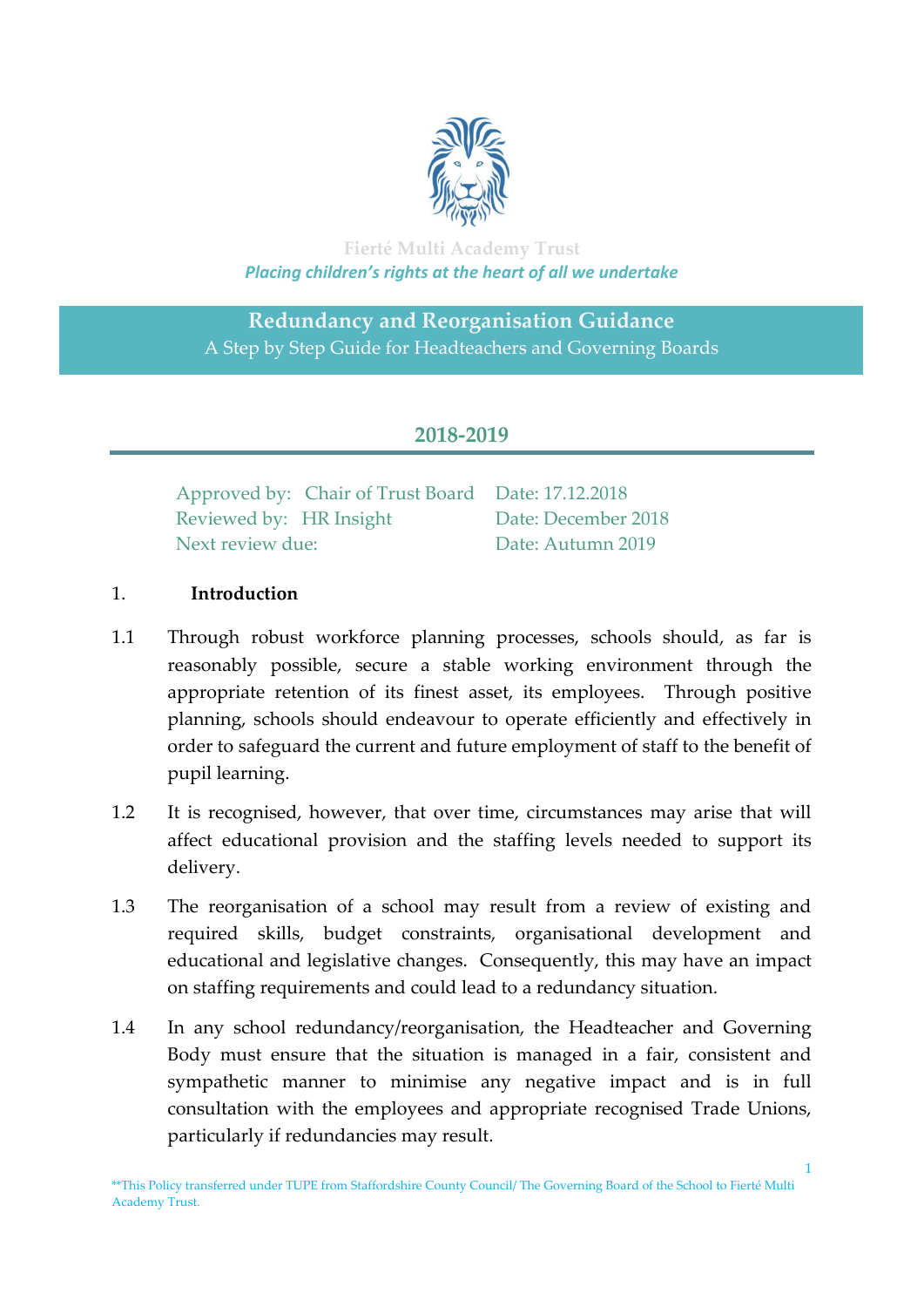#### 2. **Background**

- 2.1 This guide has been produced to assist schools with the application and understanding of the Redundancy & Reorganisation Policy.
- 2.2 This guide has been developed to reflect current legislation, the recommendations in a wide range of Government documents aimed at ensuring public service excellence and Local Authority policy, some of which are listed below:
	- Local Government Act 1999
	- Trade Union and Labour Relations (Consolidation) Act 1992
	- The Information and Consultation of Employees (ICE) Regulations 2004(as amended)
	- Collective Redundancies and Transfer of Undertakings (Protection of Employment) (Amendment) Regulations 1995 and 1999
	- **DTI's Redundancy Consultation and Notification Guidance**
	- **The School's Redundancy and Redeployment policies**
	- **School Teacher Pay and Conditions**
	- The Employment Rights Act 1996
	- The Employment Relations Act 1999
	- **School Staffing Regulations 2009**
	- Equality Act 2010

#### 2.3 Definition of Redundancy

2.3.1 The Employment Rights Act 1996, defines a redundancy situation as one where:

The school has:

- a) Ceased, or intends to cease to carry on the business for the purposes of which the employee was employed, either generally or at the place where the employee was employed.
- b) The requirements of the business for employees to carry out work of a particular kind, either generally or at the place where the employee was employed, have ceased or diminished or are expected to cease or diminish.
- 2.3.2 Under Section 197 of the Employment Rights Act 1996, the non-renewal of a fixed term contract is a dismissal in law. Employees with over 2 years continuous service whose fixed term contract is not renewed may be entitled to a redundancy payment.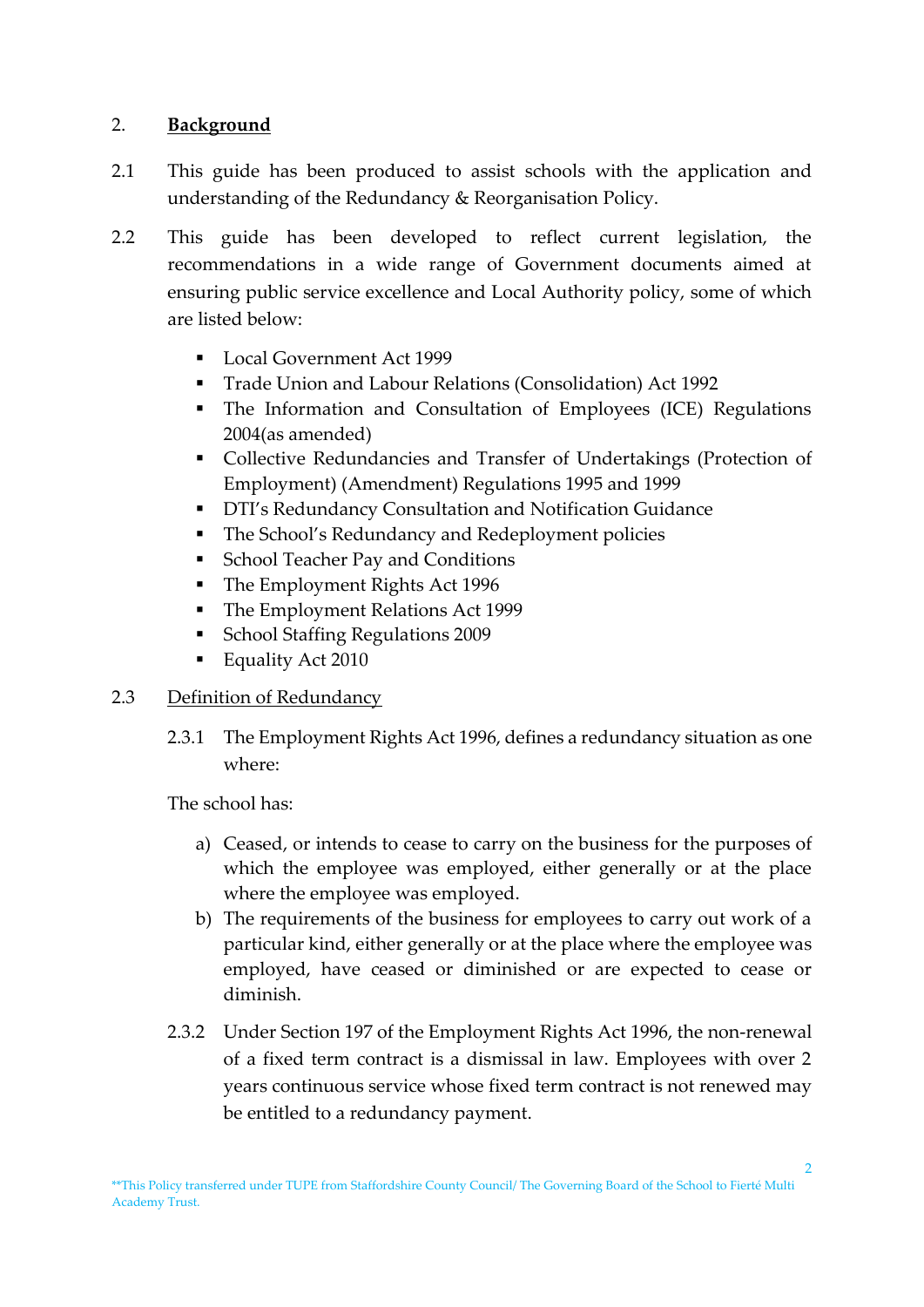## **3. Consultation**

3.1 Each stage of any school reorganisation/redundancy must involve appropriate trade union and collective/individual consultation and be explicit about the impact on, and implications for, employees.

# 3.2 **The Legislation**

- 3.2.1 It is important that Headteachers and Governing Boards are aware of their legal obligations under the Information and Consultation of Employees Regulations 2004.
- 3.2.2 These Regulations give all employees the right to be informed and consulted about matters that affect their employment and the organisation they work for. These include reductions in staffing levels and substantial changes in work organisation or contractual changes.
- 3.2.3 The Court of Appeal ruled that 'fair consultation' means:
	- Consultation when the proposals are still at a formative stage;
	- Adequate information on which to respond;
	- Adequate time in which to respond; and
	- Conscientious consideration by an authority of a response to consultation

## 3.3 **What is Consultation?**

- 3.3.1 Consultation is not just about informing employees of the school's intentions. It must be a two-way process that identifies any anticipated measures to be taken by the school and the employee's right to respond.
- 3.3.2 Consultation can provide a channel through which employees can contribute their knowledge and experience to the School, and so lead to better decisions and an improved quality of education provision. It can also give employees confidence that their interests and point of view will not be overlooked when important decisions are taken about the school, particularly when this is likely to affect their future employment prospects.
- 3.3.3 Effective consultation does not compromise a Headteacher's or Governing Body's ability to manage or make challenging decisions. However, consultation means that they must consider the views of their employees before reaching any final decisions.
- 3.3.4 Employees and trade union representatives must have the right to respond to any consultation, with appropriate mechanisms in place for their concerns to be responded to.

<sup>\*\*</sup>This Policy transferred under TUPE from Staffordshire County Council/ The Governing Board of the School to Fierté Multi Academy Trust.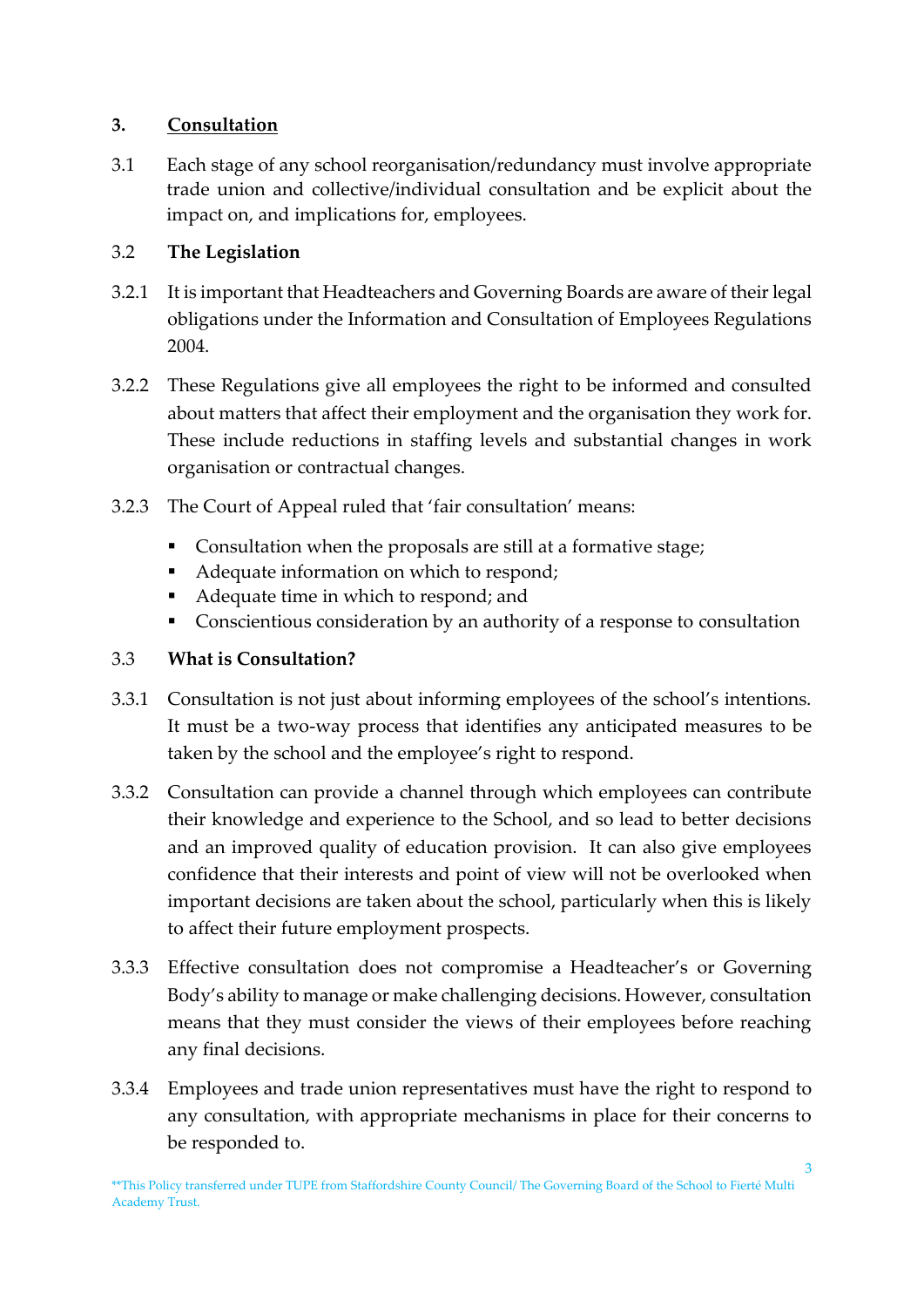3.3.5 The MAT is bound by collective bargaining facilities which means that decisions affecting employees' terms and conditions, whether or not in a trade union, are negotiated with trade unions on behalf of the group of employees affected. This does not mean that individual employees should not be involved in the process. In fact, it is vitally important that all employees have their views considered, including staff who are currently not in the workplace (i.e. on maternity/paternity leave, long term sick or on secondment).

## 3.4 **Timing**

- 3.4.1 One of the hardest aspects of establishing meaningful consultation is deciding when to consult. If employers consult too early they risk raising concerns unnecessarily and wasting time discussing potential developments that have little chance of becoming reality. However, trust in the process will be lost if employees and their representatives feel there has been a failure to consult early enough. Failure to consult at an early enough stage is also likely to damage employee relations.
- 3.4.2 Meaningful consultation takes place from the earliest appropriate opportunity and continues throughout every stage of the process.
- 3.5 Further advice and guidance on when and how to consult with employees can be obtained from the school's HR provider.

## 4. **The Step by Step Guide to Redundancy & Reorganisation**

- 4.1 A school redundancy/reorganisation can vary in scale and impact but in all cases will create a period of change and uncertainty for the employees concerned. No two restructures will follow exactly the same process or timetable due to individual factors.
- 4.2 Consultation and communication throughout the whole process is crucial. It is important to have a communication strategy in place that identifies how the whole process will be communicated and to whom.
- 4.3 The process followed will vary depending on the nature and size of the review/restructure but should cover the following steps;

## **STEP ONE Identify the Drivers for Change**

Considerations:

• why is change being considered?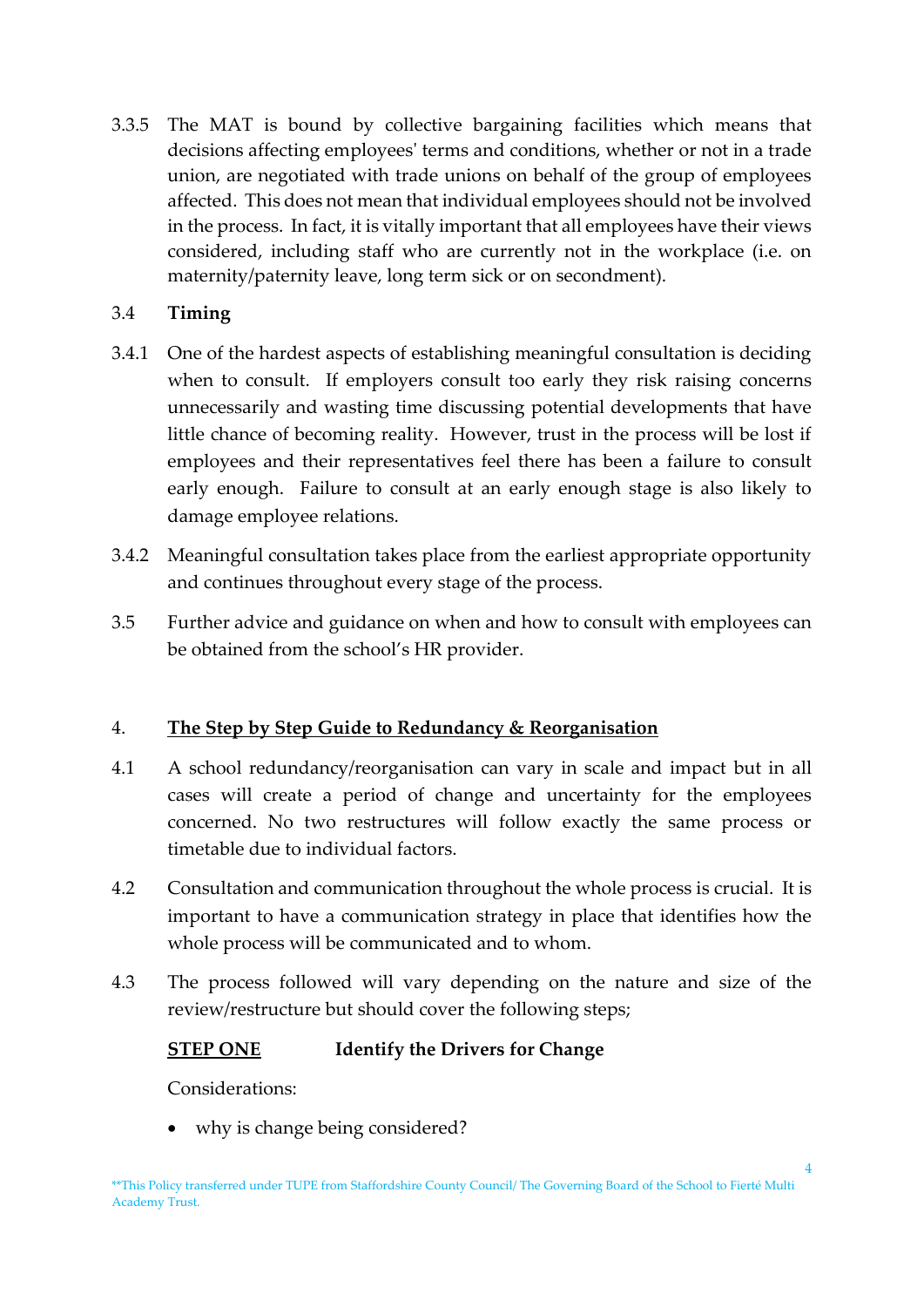- how will it contribute to the school development plan?
- where does it fit within education as a whole?
- what are the projected outcomes?

# **STEP TWO Review Current Structure and Identify the Required Changes**

Consider what staffing structure will be needed to underpin the changes required:

- Consider present structure and identify which posts are still required, which posts need changing and which posts, if any, need removing from the structure.
- Prepare a structure chart reflecting the proposed model.
- Design new job descriptions and person specifications for new roles and for those that have been subject to change
- For support staff roles, any new or amended posts should be subject to job evaluation and reference must be made to the comprehensive archive of profiles before establishing a new one.
- Identify budget implications of proposed structure

# **STEP THREE Prepare Business Case**

The consultation document [Business Case] will form the basis of discussion with staff and Trade Unions on any proposed restructure. It is important that this document contains all relevant information and clearly identifies the staffing implications for any proposed changes. The document, as a minimum, should include;

- Briefing Paper including rationale for change and staffing implications including the process for appointing to posts in the new structure
- Copy of old structure chart
- Copy of proposed structure chart
- Existing job descriptions and person specifications including grades
- Proposed job descriptions and person specifications including grades
- Budget breakdown
- If staff reductions/redundancy, the proposed selection process/criteria, agreed by the Selection Committee (see Selection Criteria below).
- All information as prescribed by Section 188 (satisfying the requirement to consult on specific information regarding the redundancy process).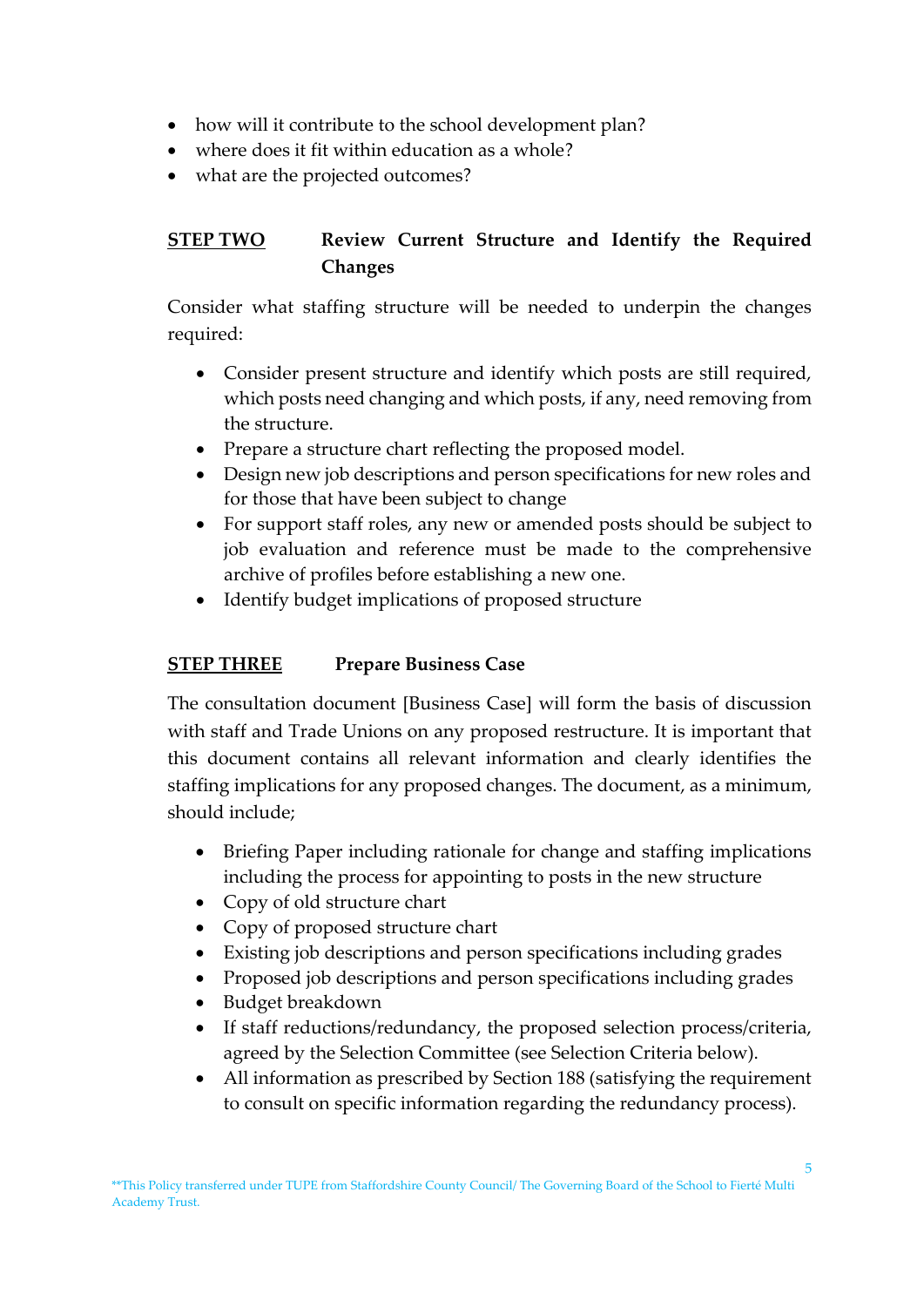- HR1 form issued, if required (a form for giving the Secretary of State advance notice of collective redundancies of 20 or more employees).
- Implementation timeline/flowchart *(please seek advice from your HR Provider to ensure that the time allowed between each stage is adequate)*
- Any other relevant information e.g. numbers on roll which has influenced the need for change

From 1st October 2011 the Agency Workers Regulations came in to force and gave Agency Workers rights after 12 weeks in post. The regulations stipulate that the information provided to Trade Union or Employee Representatives by an employer when embarking on a consultation exercise with regards to a collective redundancy process must now include details of;

- The total number of agency workers working temporarily in the school and under its supervision.
- Where in the school they work
- What type of work they do

This information must be included in the consultation Business Case. Failure to do so may result in a claim on the basis of failure to provide the necessary information for consultation.

# **STEP FOUR Present Proposals to Governors for Ratification of Draft Structure**

Governors must agree the proposal before consultation commences with staff. Headteachers should refer to the Terms of Reference for their Governor Committees to ensure ratification by the appropriate group e.g. Personnel Committee. Discussion regarding the proposals should be fully minuted for audit purposes.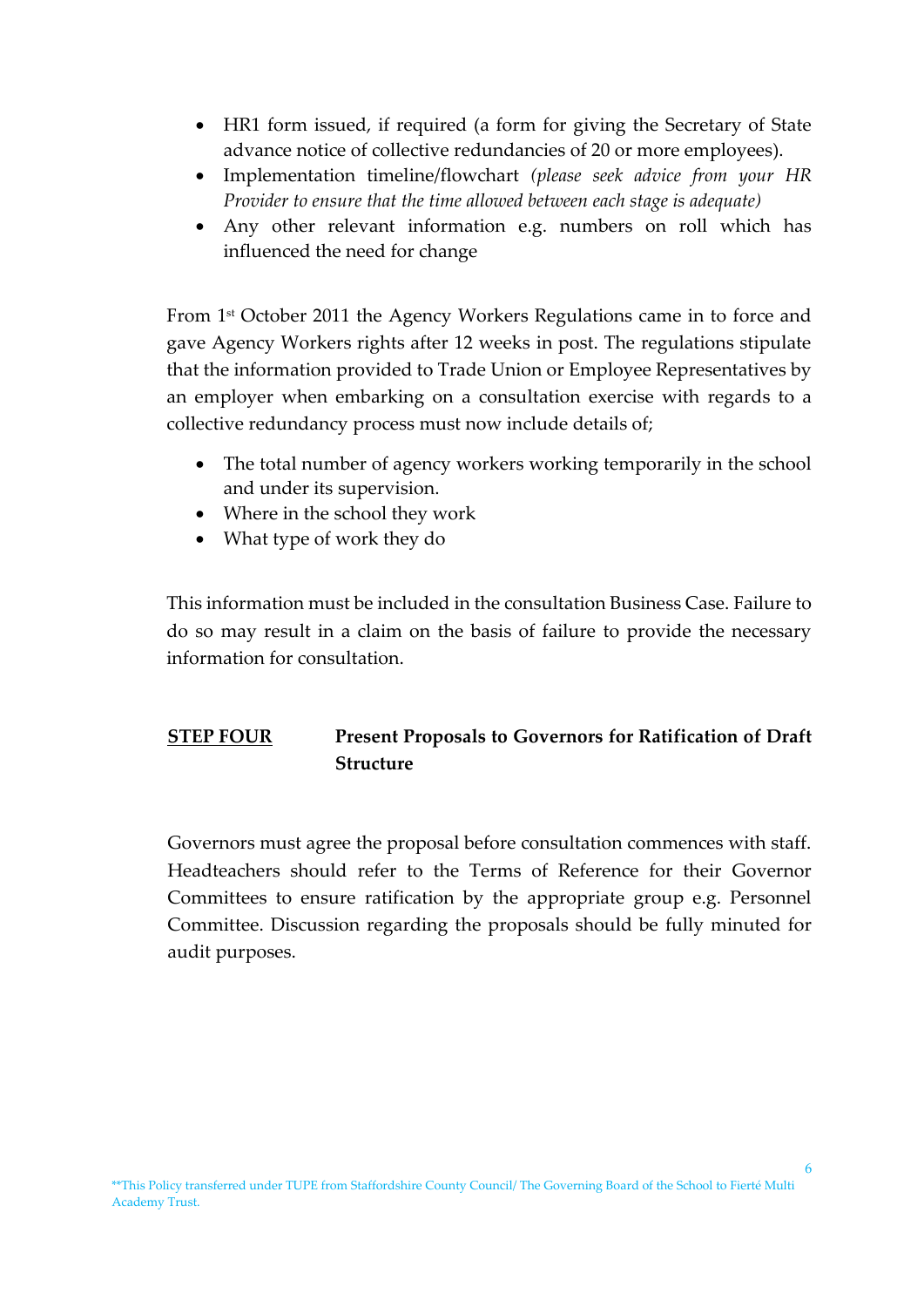# **STEP FIVE Consultation with Staff and Trade Union Representatives**

- Invite staff and appropriate Trade Unions colleagues [Branch Secretaries of recognised unions] to first formal consultation meeting. Adequate notice should be provided. If possible, offer two dates, and confirm that one date will be selected based upon maximum availability.
- Schools must ensure that any member of staff absent due to sickness, maternity, paternity, secondment or suspension is fully included in this process (for specific advice on communicating with staff under suspension contact your HR provider).
- Consultation will run for a period in line with paragraph 4.2 of the policy.
- During consultation, the Headteacher should offer 1-1 meetings with affected staff to discuss the proposals and allow appropriate representation and should also respond to any written feedback from staff or trade union colleagues. 1-1 meetings should be minuted and a copy provided to the employee.
- If the proposals include potential redundancies, expressions of interest for voluntary redundancy, early/flexible retirement and flexible working should also be requested at this stage.

# **STEP SIX Collate Feedback and Present to Governors for Ratification of Final Structure**

Headteachers should refer to the Terms of Reference for their Governor Committees to ensure ratification by the appropriate group e.g. Personnel Committee, Redundancy Selection Committee. Full consideration and discussion of the feedback should be noted along with agreement to any changes to the proposals and ratification of final structure.

Dependent upon the nature and extent of any changes made to the proposal as a result of consultation feedback, it may be necessary to undertake a shorter period of further formal consultation on these revised elements.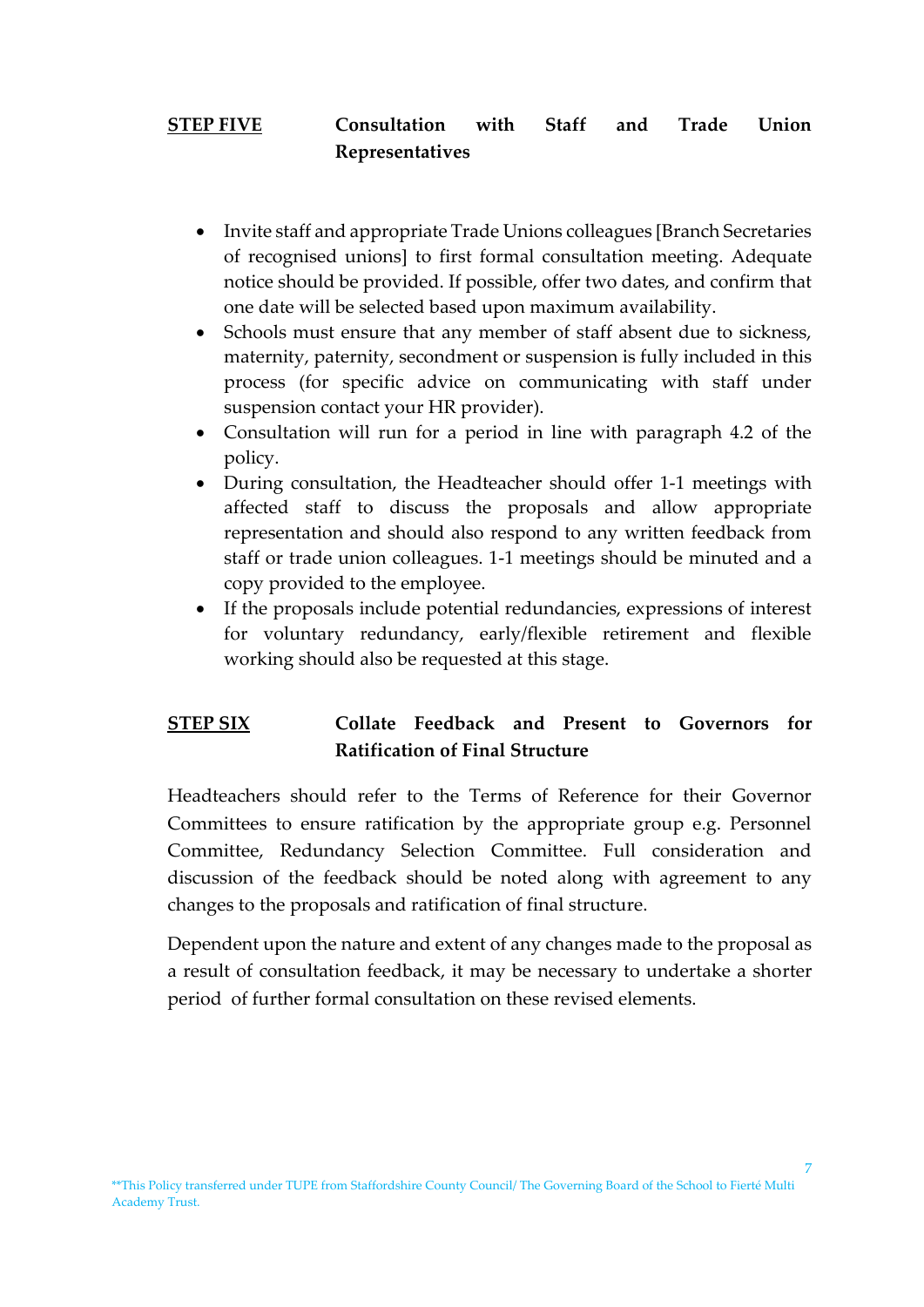# **STEP SEVEN Outcome of Consultation, New Structure and Next Steps confirming to Staff and Trade Unions.**

Once the final structure is ratified by Governors, confirm in writing to trade unions and employees:

- That consultation has closed, what decisions were made and who was present at the meeting
- Any significant feedback to date (i.e. detailing the considerations given to proposals made during consultation, what has been accepted and what has been rejected and why)
- Any changes as a result of consultation
- What the final structure is
- Confirm the selection process/criteria (if appropriate)
- Ensure communications continue

It is also advisable for the Headteacher to meet with individuals directly affected by the outcomes to confirm the specific arrangements in relation to their role.

# **STEP EIGHT Implementation – 1 st Governor Selection Committee**

NB – this is not the first time the Selection Committee will have met, but is the first meeting at which they consider selection decisions.

- Consider any applications for Voluntary Redundancy, Flexible Working or Early Retirement on a case by case basis against an agreed framework e.g. skills, school needs, cost, etc. This will provide a business justification for any decisions reached. An agreement should be reached in principle as to whether the requests are to be agreed.
- In the event that the required staffing reductions cannot be achieved through voluntary applications, then the agreed selection criteria or method of selection will be applied.
- Assimilate (slot-in) employees into the revised structure where appropriate
- If appropriate, ring-fence specific posts for competitive selection process (For further information on assimilation and ring fencing, please refer to the guidance for Selection in section 5 below)
- If current posts no longer exist in the new structure, redeployment and redundancy must be considered and the full financial implications, including salary protection, where applicable.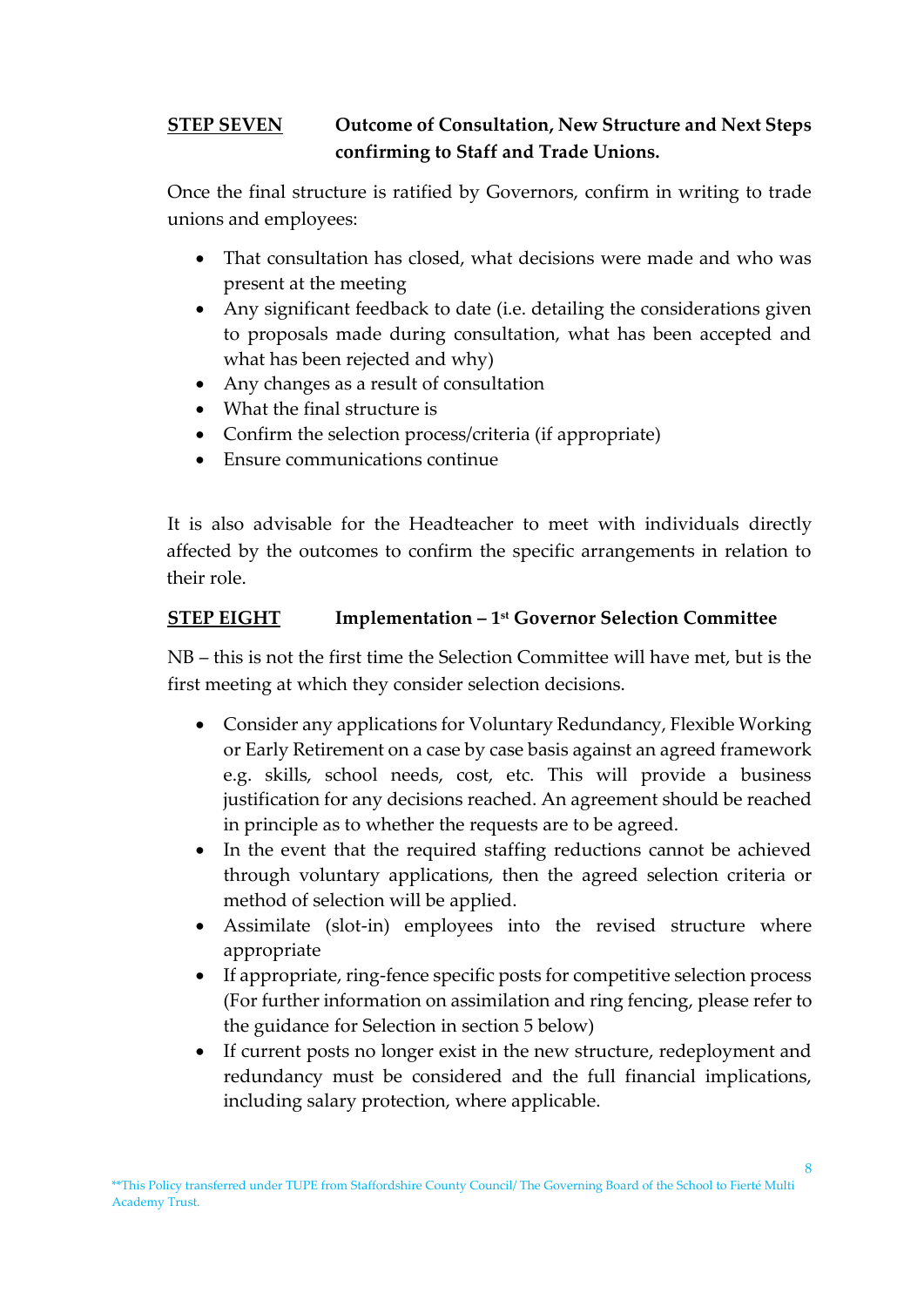- It is important that in the event of any proposed redundancies, consideration is given to the notice periods for dismissal as this may vary for each employee. It is advisable that any proposed timeline is developed with these dates in mind.
- All meetings relating to redundancy selection should be comprehensively minuted and the notes retained for audit purposes in the event of future challenge.

#### **STEP NINE 2 nd Governor Selection Committee**

Meeting two of the selection committee is either:-

- In the event that a competitive interview process has been conducted, to seek ratification of the outcomes from Governors. This should be done through sharing specific feedback from the interview process. OR;
- To apply the agreed selection criteria. Any discussions around scoring and the award of points must be minuted and retained for audit purposes.

Upon conclusion of this meeting, the Governing Body and Headteacher will know which individuals have been placed at risk of redundancy due to their selection via either interview or criteria.

The Chair of the Governors' Selection Committee and/or Headteacher should inform each individual face-to-face that they have been selected for redundancy, including an outline of the reasons for selection. Individuals should also be informed in writing of their dismissal by reason of selection for redundancy and of their right to appeal, refer to section 6.0.

#### 5. **Selection**

5.1 The Committee making any selection for restructures or redundancy will need to provisionally agree draft selection criteria or the principles of an interview process for selection. Consideration needs to be given to the wider staff group rather than those staff in a specific subject area or department. For example, Teaching Assistant staffing reductions from an English Department may include Teaching Assistants from across the whole school. However, when looking across a group of staff, the Selection Committee must be mindful of grading issues that would need to be addressed, possibly by 'pooling or ring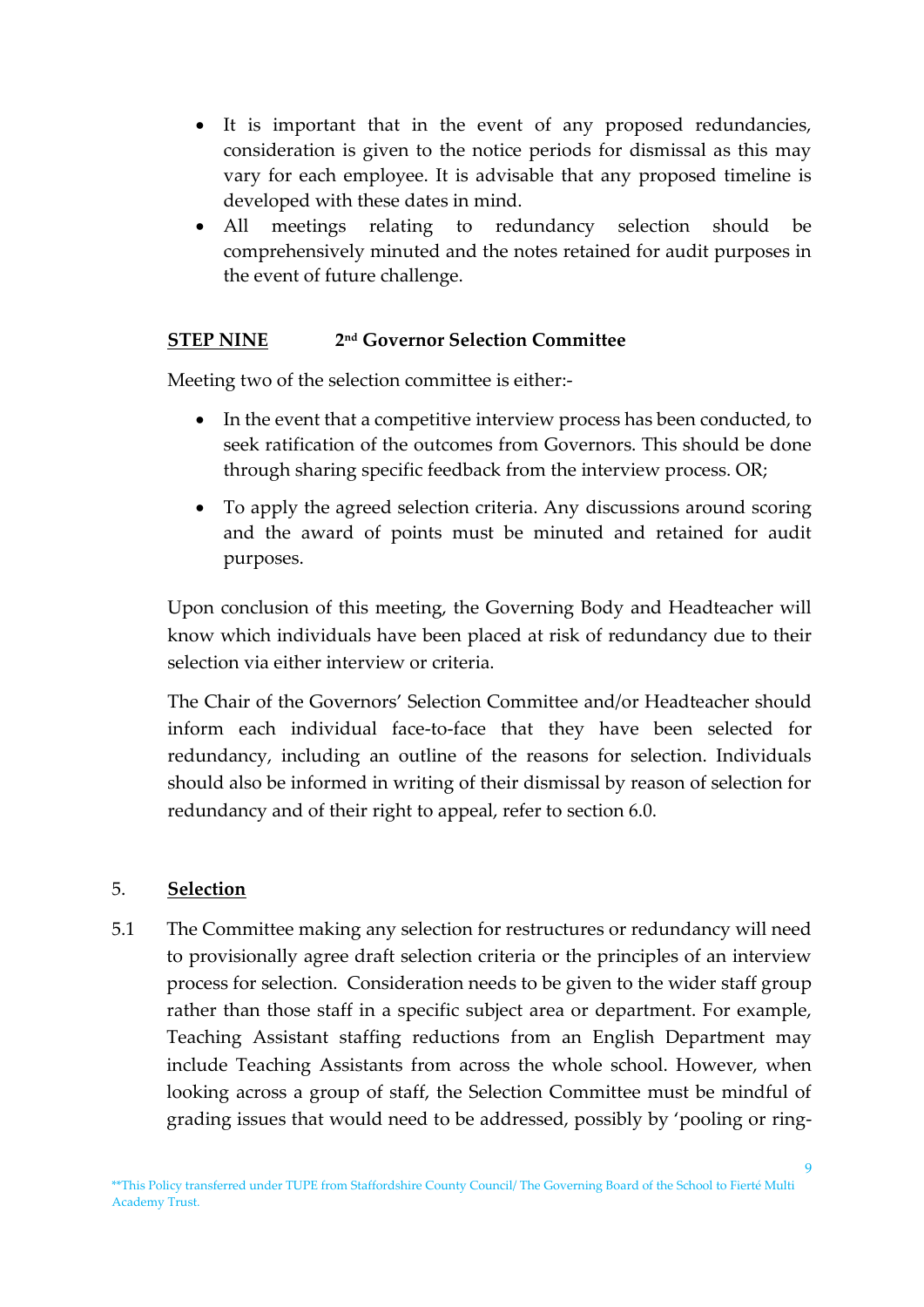fencing'. Confirmation of the approved selection process, and agreement as to who will assume responsibility for selection decisions must be minuted.

- 5.2 Selection criteria should be non-discriminatory (either directly or indirectly), transparent, equitable and objective. It is advisable to undertake an equality impact assessment in relation to any criterion. It must be possible to measure all employees against the criteria proposed and evidence the outcomes. Each criterion should be awarded a point score and the chosen scoring system should also be consulted upon. Advice from the schools HR provider should be sought.
- 5.3 The selection process resulting from a restructure/redundancy should follow the policy and principles of the school's recruitment procedures, applying equity and fairness to all employees affected by the restructuring process.
- 5.4 Selection should be undertaken in a structured and systematic way, with individual letters being developed for all affected staff informing them of the details, this includes:-
	- Times and locations of interviews
	- Details of any other exercises to be undertaken e.g. presentation, in-tray exercise, test.
	- Details of the Governors selection panel.
- 5.5 Reasonable adjustments should be made to the process for employees on maternity leave, long term absence, secondment or who has a disability under the Equality Act 2010.

## 5.6 **Assimilation**

- 5.6.1 Assimilation is the 'slotting in' of employees who are currently undertaking a similar role (at the same grade) to the proposed new roles.
- 5.6.2 In order to determine whether a post holder should be 'slotted-in', the Headteacher [in their advisory role to Governors], in consultation with their designated HR provider, will consider the old and new job descriptions and person specifications, grades and come to a view on the proportion of similarities and differences and decide whether or not assimilation will take place. The Governor Selection Committee will agree assimilations.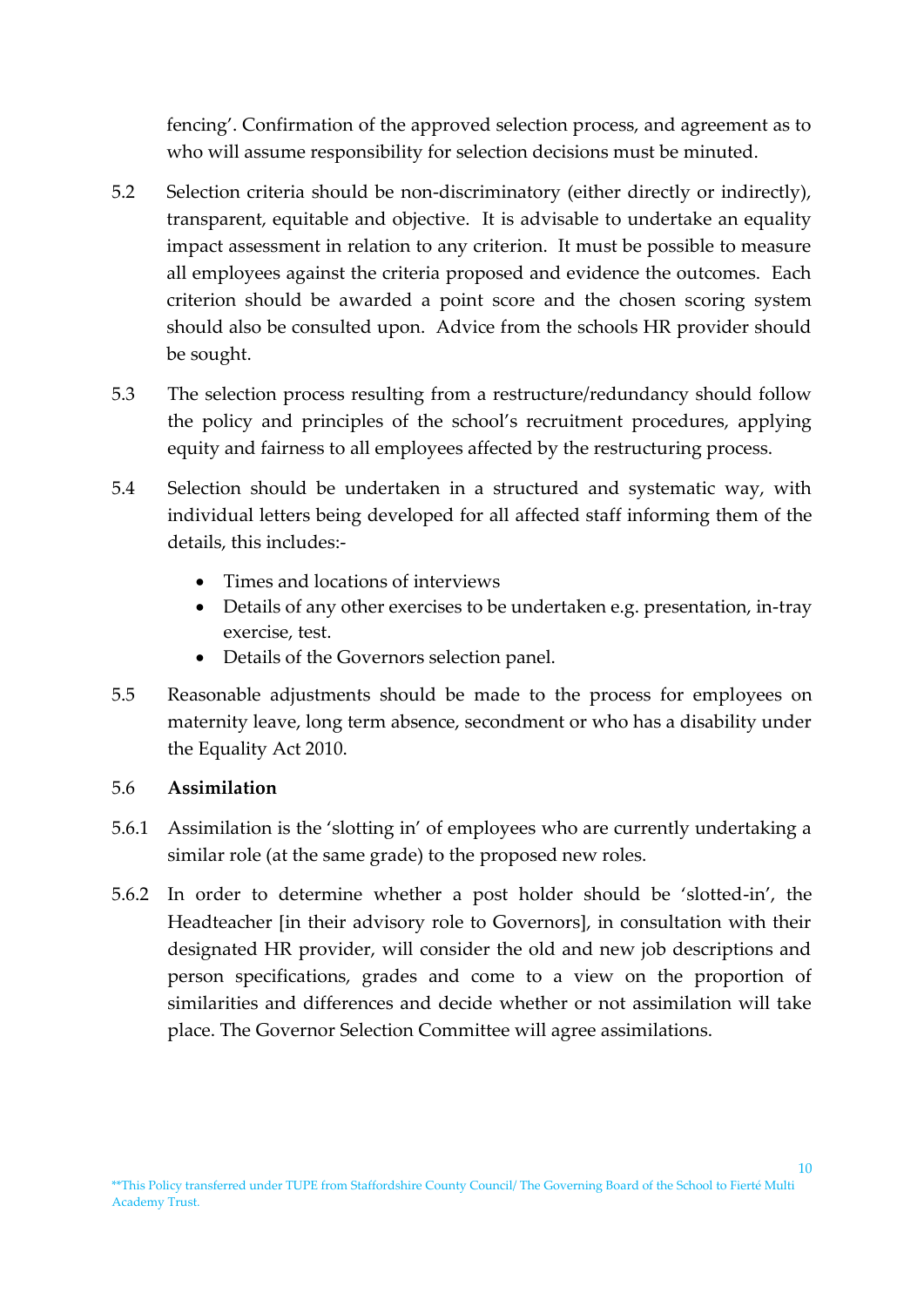#### 5.7 **'Ring-fencing'**

- 5.7.1 Ring fencing is where applications for posts are limited to employees who are 'at risk', 'the pool'.
- 5.7.2 Ring fencing has two tiers, as follows:
	- When there are fewer jobs than there are people i.e. a reduction in the number of Teaching Assistants leads to all existing postholders being ring fenced to the roles available in the new structure.
	- Where an 'at risk' individual undertakes a similar but not identical role to that available in the structure.
- 5.7.3 Headteachers [in their advisory role to Governors] will need to consider what level of ring fencing is applicable to each post in consultation with their designated HR provider.

#### 5.8 **Redeployment**

5.8.1 An employer has a legal responsibility to try and mitigate against an individual selection for compulsory redundancy.

#### 5.9 **Appeals**

An employee selected for redundancy has the right to appeal against their dismissal. The appeal should be submitted in writing to the clerk of the Governing Body [for the attention of the Chair of the Appeal Committee] within 10 days of written confirmation of notice of redundancy being received. The grounds for appeal must be stated. Arrangements for the Appeal Committee to hear the case must be made, and an employee should have at least 5 working days' notice of the date. This meeting should be comprehensively minuted and the notes retained for audit purposes.

#### 6.0 **Finalising the dismissal with the payroll provider**

Please note: In the event that a school terminates the employment of a staff member on the grounds of redundancy, the following payroll termination processes will need to be undertaken.